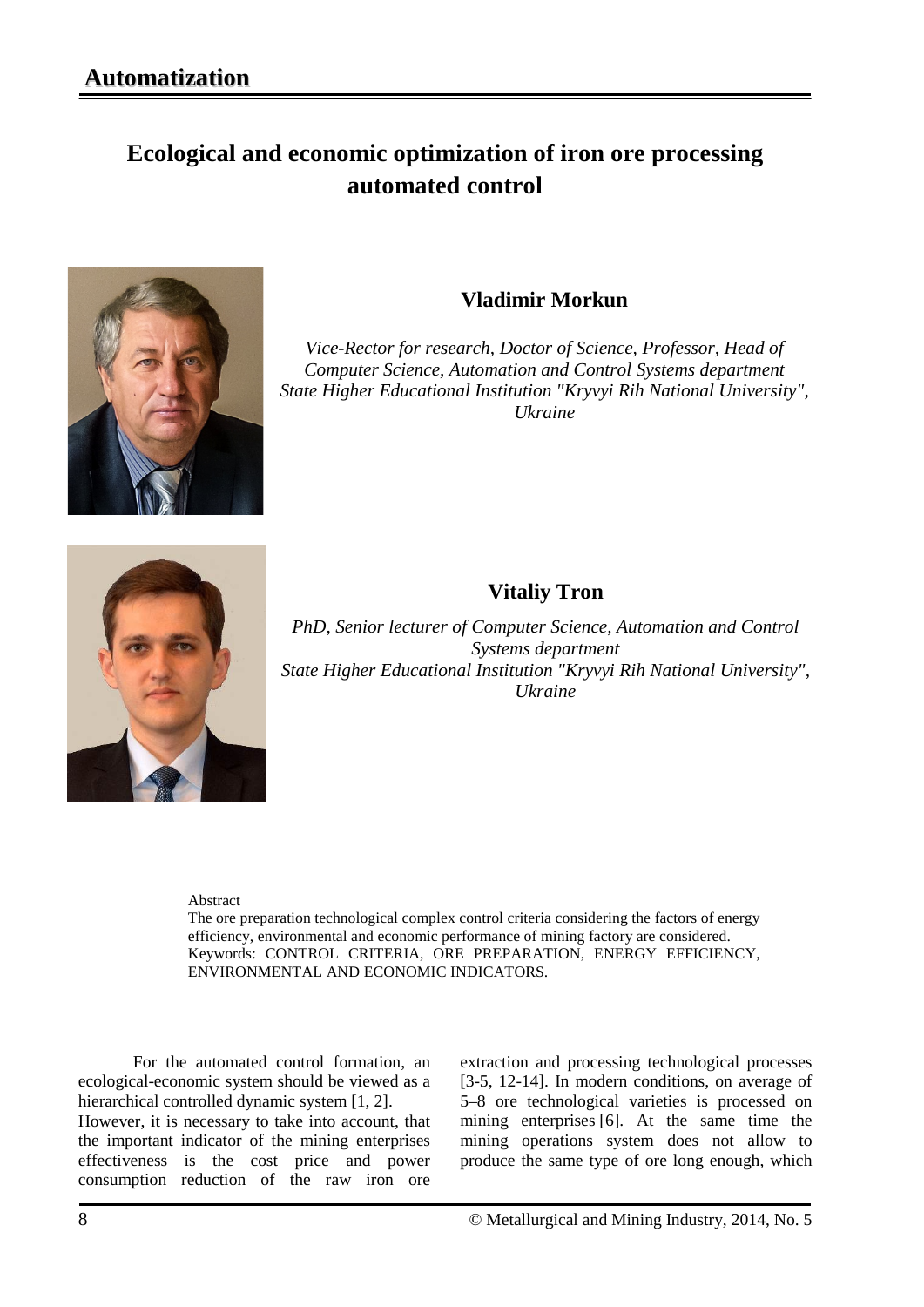leads to instability of raw mineral material composition which input to the beneficiation.

For solving the problem of energy-efficient ore beneficiation automated process control it is advisable to allocate such components: providing the timely information on iron ore characteristics in process streams and technological processes parameters optimization on the basis of the obtained data. Since the issues of iron ore raw materials characteristics operational control at various stages of its processing using modern methods are well studied in the works [5,8,12-23], it is advisable to explore the issue of ore preparation automated control optimization, considering energy, environmental and economic factors.

In general, for the automated control of mining enterprises organizational and technical processes is necessary to process  $\overline{\psi} = {\psi_i | i = 1...N_r}$  tons of ore, which is represented by a  $N_r$  number of technological species and to provide a certain enterprise production volume contractual obligations  $\Omega(\overline{\psi}) = \Omega^* \in [\Omega^{(l)}, \Omega^{(h)}]$  with a minimum amount of harmful emissions into the environment  $\Theta(\Omega, \overline{\psi}, t) \to \text{min}$  and maximum profit  $Pf(\Omega, \overline{\psi}, t) \rightarrow \text{max}$  at a certain time interval of *t*. In [7] proved, that for the assessment of enterprise environmental and economic performance it is useful to compare the value of its harmful effects, and profit from the iron-containing products production, which takes the following form, considering the need to redesign several varieties of iron ore

$$
\frac{\Theta(\overline{\Omega}, \overline{\psi}, t)}{Pf(\overline{\Omega}, \overline{\psi}, t)} \to \min, \tag{1}
$$

where  $\Theta(\Omega, \psi, t)$  – is the mining enterprise dust and gas emission in the interval of *t*, ton;

 $Pf(\overline{\Omega}, \overline{\psi}, t)$  – is the profit from the product sales on the interval of *t*, hrn.

The total mining enterprise dust and gas emission is defined by indicators of unorganized and organized dust and gas emission [7], thus it is necessary to take into account each of these parameters dependence on the amount of processed technological species

$$
\Theta(\overline{\Omega}, \overline{\psi}, t) = \Theta'(\overline{\Omega}, \overline{\psi}, t) + \sum_{j=1}^{N_{\Theta}} \Theta''_j(\overline{\Omega}, \overline{\psi}, t) \quad (2)
$$

where  $\Theta'(\overline{\Omega}, \overline{\psi}, t)$  – is the organized dust emission in the interval of *t*, ton;  $\Theta''_i(\overline{\Omega}, \overline{\psi}, t)$  – is the *j*unorganized dust emission rate in the interval of *t*, ton.

The mining factory production profit considering the results obtained in [7] in terms of processing several technological variations of ore is given by, UAH

$$
Pf\left(\overline{\Omega}, \overline{\psi}, t\right) = \sum_{i=1}^{N_{\Omega}} \Omega_i \left(\overline{\psi}, t\right) \cdot \Pr_{\Omega_i} \left(\overline{\psi}, t\right) - \left[\sum_{i=1}^{N_{\Omega}} \Omega_i \left(\overline{\psi}, t\right) \cdot E_{\Omega_i} \left(\overline{\psi}, t\right)\right]
$$
\n(3)

where  $\Omega_i(\psi, t)$  – is the *i*-th names production output amount in the interval of *t* considering processing volumes of individual technological varieties,ton;

 $\Pr_{\Omega_i}(\overline{\psi}, t)$  – is the wholesale price of the *i*-th product names in the interval of *t*, hrn;  $N_{\Omega}$  – is the number of the plant production names;  $E_{\Omega i}(\overline{\psi}, t)$ – is the specific operating costs for the *i*-th name of the product, hrn/ton.

Considering the dependences (2) and (3) the ecological and economic efficiency criterion (1) of mining and processing plant which processing several ore technological types when optimizing the period consisting of T slots, will take the form

$$
J_{\Theta}(\overline{\psi}) = \max_{t=1-T} \left\{ \frac{\left[\Theta'(\overline{\Omega}, \overline{\psi}, t)\right] + \sum_{j=1}^{N_{\Theta}} \left[\Theta''_{j}(\overline{\Omega}, \overline{\psi}, t)\right]}{\sum_{i=1}^{N_{\Omega}} \Omega_{i}(\overline{\psi}, t) \cdot \Pr_{\Omega_{i}}(\overline{\psi}, t) - \left[\sum_{i=1}^{N_{\Omega}} \Omega_{i}(\overline{\psi}, t) \cdot E_{\Omega_{i}}(t)\right]} \right\} \rightarrow \min, \tag{4}
$$

It should be noted that in the market relations conditions the volume, mineral content, wholesale price and other characteristics of the mining enterprises products rather rigidly limited to contractual obligations to consumers. In other words, to significantly reduce harmful emissions

into the environment due to the decrease in production volumes is impractical.

To meet the energy efficiency terms, as well as beneficiation features outlined in [9], it is appropriate to use the following criteria proposed in [8]: concentrate residues amount minimization in stock, the process equipment utilization rate

© Metallurgical and Mining Industry, 2014, No. 5 9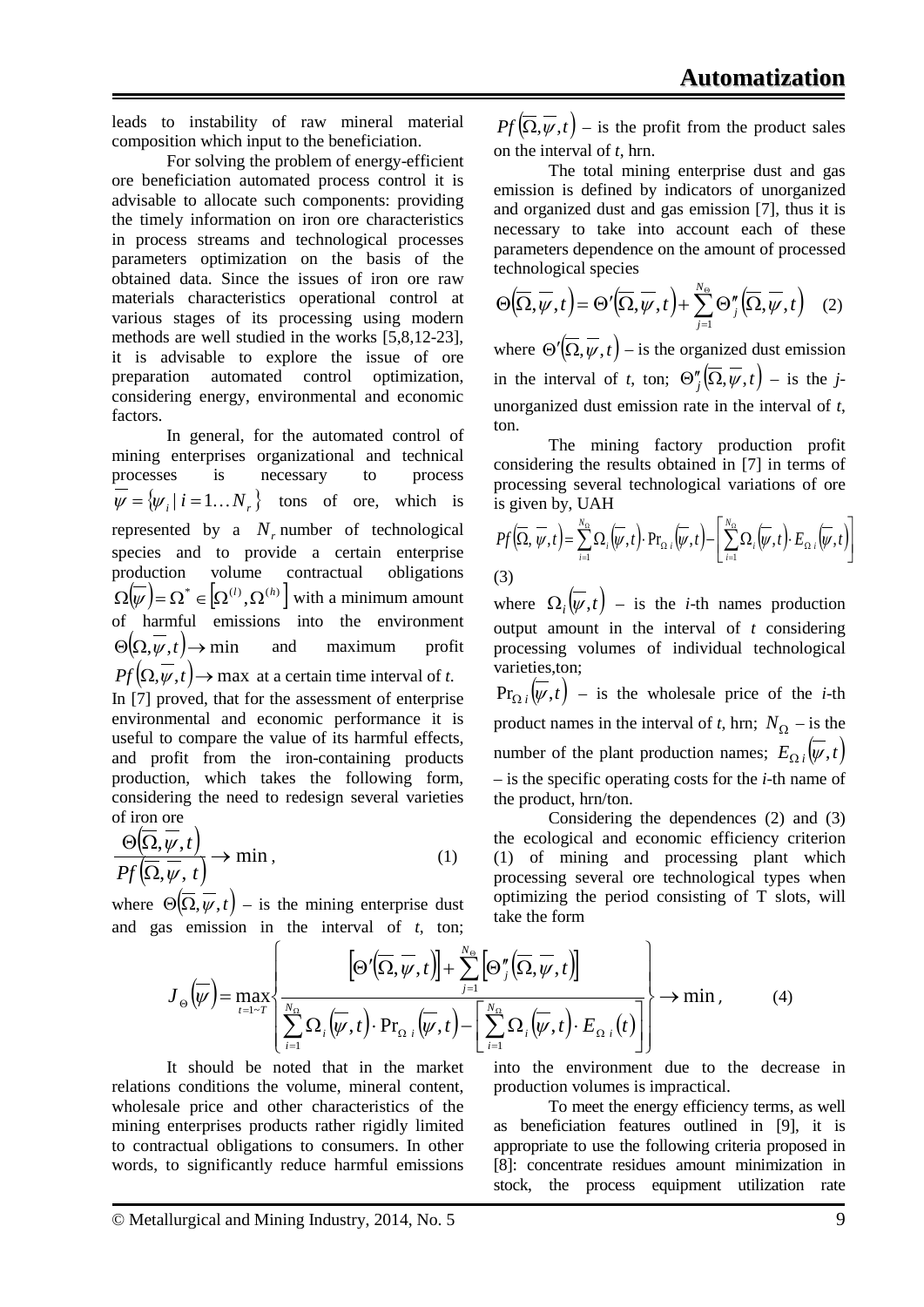maximizing, specific weight stabilization of each technological variety in the input stream.

It is necessary to consider the constraints posed by the technological process and mine raw ore limited supplies in the current period, the process equipment limited capacity and the preventive maintenance schedule, fixed in the contractual commitments concentrate amount and mineral content in it described in detail in [8]

Thus, the ore preparation generalized energy-efficient control criterion considering ecological and economic factors of the mining and processing plant activities it is advisable to form a conflict situations modeling device [11], taking into account the importance of each particular criterion.

## **References**

- 1. Ugolnitsky G. A. Upravleniye ekologoekonomicheskimi sistemami. Moscow: Vuzovskaya kniga, 1999.
- 2. Ugolnitsky G., Usov A. Matematicheskaya formalizatsiya metodov iyerarkhicheskogo upravleniya ekologo-ekonomicheskimi sistemami. Problemy upravleniya, no4 (2007): 64-69.
- 3. Vilkul Yu., Temchenko A., Morkun V. Strategiya razvitiya gornometallurgicheskogo kompleksa Ukrainy: effektivnost proizvodstva i kachestvo produktsii. Gornyy zhurnal, no10 (2007): 77-82.
- 4. Piven V., Shipovskiy G, Dyadechkin N. Ekonomicheskaya effektivnost povysheniya kachestva gornometallurgicheskogo syrya. Gornyy zhurnal, no9 (2003): 57-58.
- 5. Morkun V. Ultrazvukovoy kontrol kharakteristik izmelchennykh materialov i adaptivnoye upravleniye protsessami izmelcheniya-klassifikatsii rud na yego baze. ScD diss., Krivoy Rog, 1998.
- 6. Kupіn A. Uzgodzhene іntelektualne keruvannya stadіyami tehnologіchnogo processes zbagachennya magnetite kvartsitіv in minds neviznachenostі. ScD diss., Krivoy Rog, 2009.
- 7. Vilkul Yu. Opredeleniye parametrov gornykh predpriyatiy na osnove ikh ekologo-ekonomicheskikh pokazateley. ScD diss., Krivoy Rog, 1994.
- 8. Tron V. Power efficient automatized control of ore-dressing process using thermographic recognition of ore's types. PhD diss., Krivoy Rog, 2003.
- 9. Xiaoling H., Yangang C., Yi H., Tianyou C. Production Process Management System for Production Indices Optimization of Mineral Processing. China: IFAC, 2005.
- 10. Batishchev D. Shaposhnikov D. Mnogokriterialnyy vybor s uchetom individualnykh predpochteniy. Nizhny Novgorod: IPF RAN, 1994.
- 11. Saati T. Matematicheskiye modeli konfliktnykh situatsiy. Moscow: Sovetskoye radio, 1977.
- 12. Kachestvo mineralnogo syrya. Kryvyi Rih: Mineral, 2005.
- 13. Kochura Ye., Belkina I. Vpliv yakostí zaliznoyi rudi na sobivartist zalizorudnogo kontsentratu. Naukoviy visnuk NGU, no. 4 (2011): 120-126.
- 14. Piven V., Romanenko A., Shepel V. Issledovaniye vliyaniya koleblemosti kachestvennykh parametrov rudopotokov karyera na effektivnost obogashcheniya zheleznykh rud. Metallurgicheskaya i gornorudnaya promyshlennost, no.2, (2007): 67-71.
- 15. Morkun V. S., Morkun N. V., Pikilnyak A.V. Simulation of high-energy ultrasound propagation in heterogeneous medium using k-space method, Metallurgical and Mining Industry, 2014, No3, p.p. 23-27: [http://www.metaljournal.com.ua/assets/Ar](http://www.metaljournal.com.ua/assets/Archive/en/MMI3/4.pdf) [chive/en/MMI3/4.pdf](http://www.metaljournal.com.ua/assets/Archive/en/MMI3/4.pdf)
- 16. Morkun V. S., Morkun N. V., Pikilnyak A.V. Ultrasonic phased array parameters determination for the gas bubble size distribution control formation in the iron ore flotation, Metallurgical and Mining Industry, 2014, No3, p.p. 28-31: [http://www.metaljournal.com.ua/assets/Ar](http://www.metaljournal.com.ua/assets/Archive/en/MMI3/5.pdf) [chive/en/MMI3/5.pdf.](http://www.metaljournal.com.ua/assets/Archive/en/MMI3/5.pdf)
- 17. Morkun V., Morkun N., Pikilnyak A.The gas bubble size distribution control formation in the flotation process*,Metallurgical and Mining Industry*, 2014, No4, p.p. 42-45: [http://www.metaljournal.com.ua/assets/Jou](http://www.metaljournal.com.ua/assets/Journal/9.2014.pdf) [rnal/9.2014.pdf.](http://www.metaljournal.com.ua/assets/Journal/9.2014.pdf)
- 18. V. Morkun, N. Morkun, A. Pikilnyak. The study of volume ultrasonic waves propagation in the gas-containing iron ore pulp, Ultrasonics, No 56C, (2015): 340- 343.
- 19. Bastan P., Kostina N. Smeshivaniye i sortirovka rud. Мoscow: Nedra, 1990.